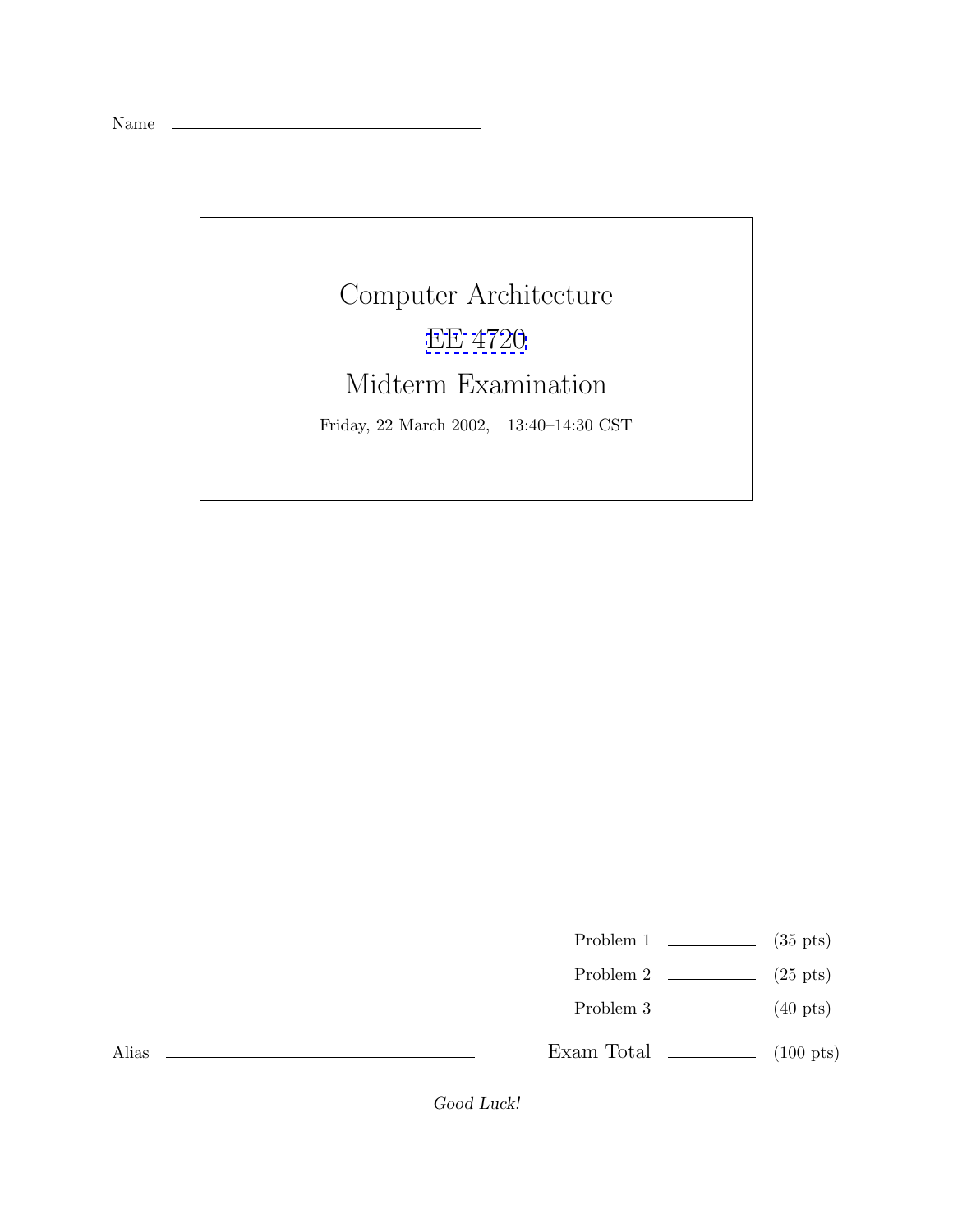Problem 1: In the diagram below certain wires are labeled with cycle numbers and values that will then be present, for example,  $\vert$  C2:9 indicates that at cycle 2 the wire will hold a 9. Other wires are labeled just with cycle numbers, indicating that the wire is used at that cycle. Write a program consistent with these labels. There are no stalls during the execution of the code. The code should use five instructions. *Note: The diagram in the original exam had an error that resulted in contradictory information about the third instruction (fetched in cycle 2). The error was a C3:5 pointing to the input to the* ID/EX.dst *latch; that now points to the rt address input to the register file.* [35 pts]

Write a program consistent with these labels.

Use labels for branch targets (if any) and label the target line.

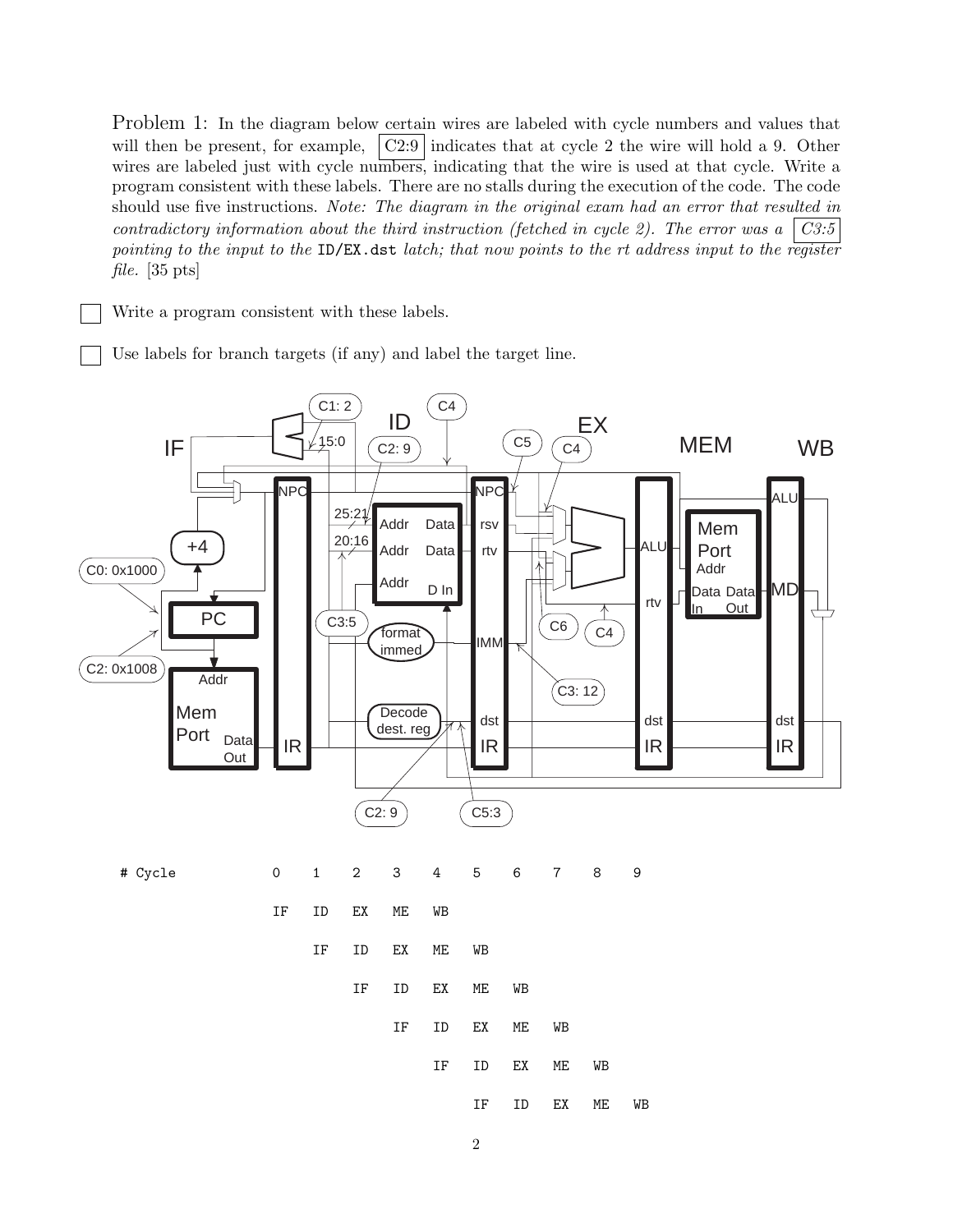| # Cycle |  |  | 0 1 2 3 4 5 6 7 8 9 |  |  |  |
|---------|--|--|---------------------|--|--|--|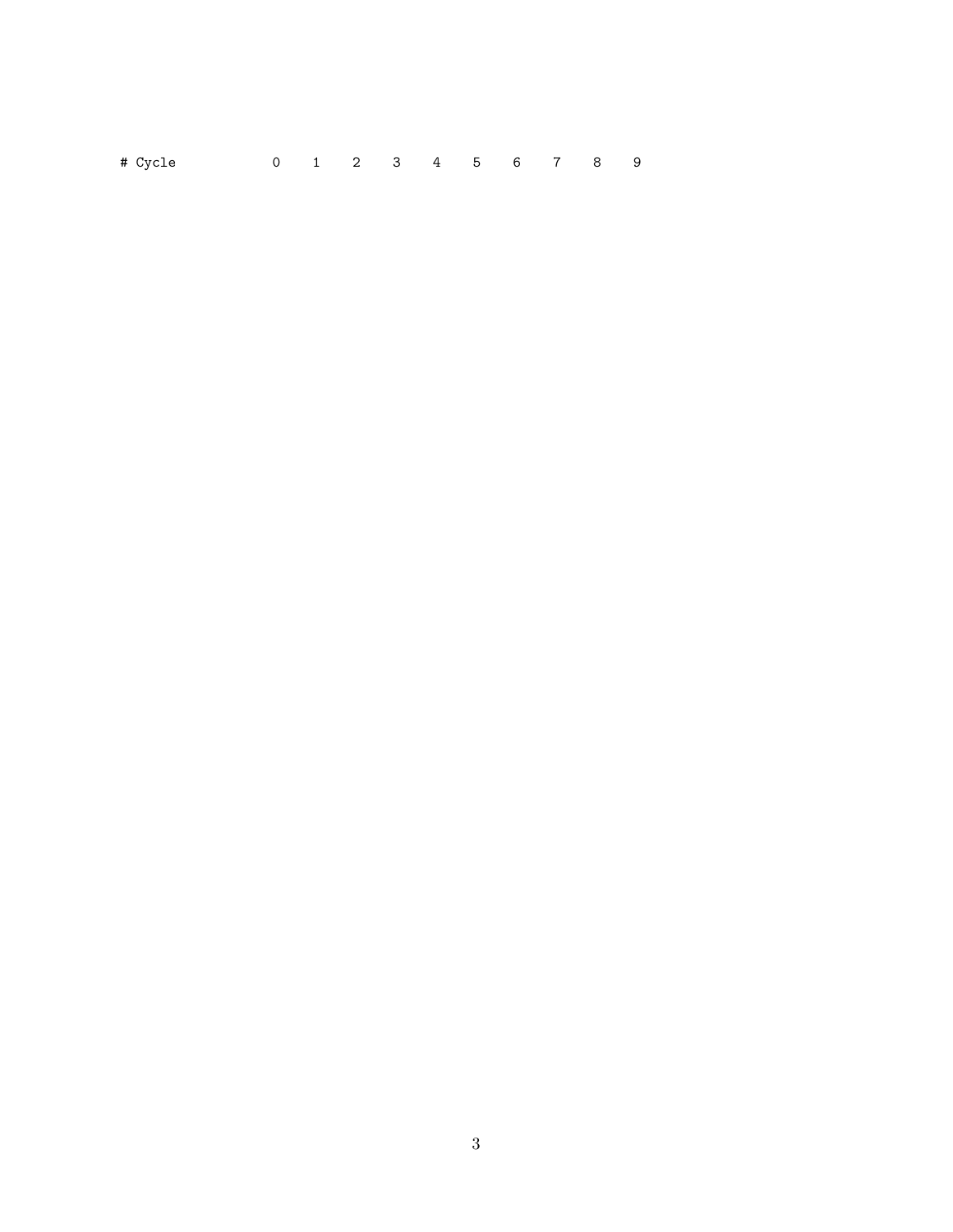Problem 2: Consider the CISCy instruction below: [25 pts]

(*a*)

add 0x123456(r1), 8(r2), r3 # 0x123456(r1) is the destination.

What makes it CISCy? (CISCy means characteristic of CISC ISAs.)

Ignoring instruction size, why would it be difficult to implement such an instruction on the kind of five-stage pipeline used in class for MIPS?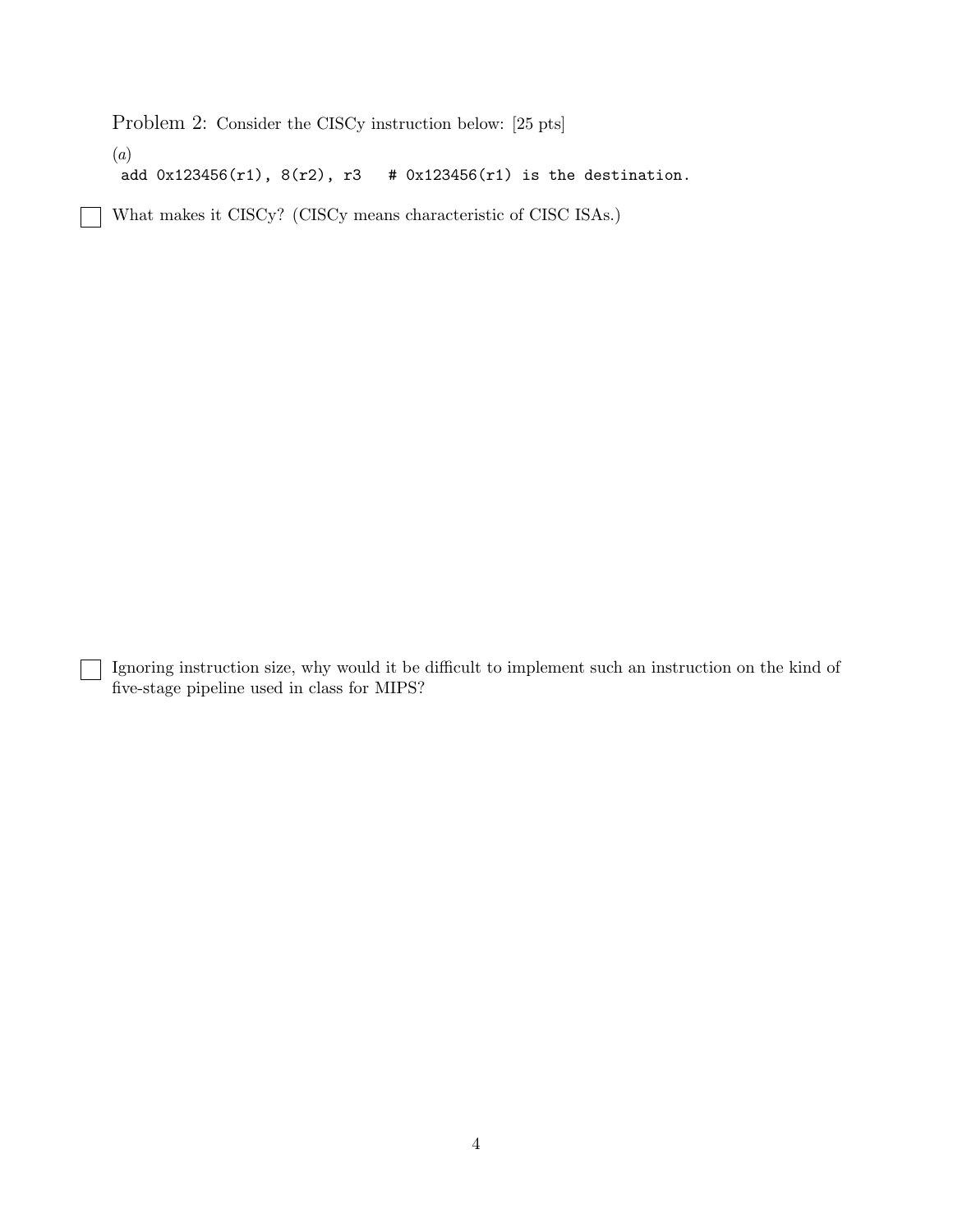Problem 2, continued: add  $0x123456(r1)$ ,  $8(r2)$ ,  $r3$  #  $0x123456(r1)$  is the destination.

(*b*) How could the single-issue (not superscalar) pipeline used in class be modified so that instructions like the one above could be executed with a potential for a CPI of 1 without impacting clock frequency? (Instructions like the one above have one destination and two sources, the destination and first source can either use a register value or memory value specified with displacement addressing, the second source can be either a register value or an immediate.) Feel free to throw hardware at the problem, but do not assume that the hardware is any faster than what we've been using.

Show a sketch of the pipeline, briefly explaining what should be done in each stage.

Show a pipeline execution diagram for the following code on your new pipeline, assuming no dependencies.

add 0x1234(r1), 8(r2), r3 or r4, 7(r5), r6 and 0x1234(r7), r8, r9

In the part above, why was it necessary to assume no dependencies?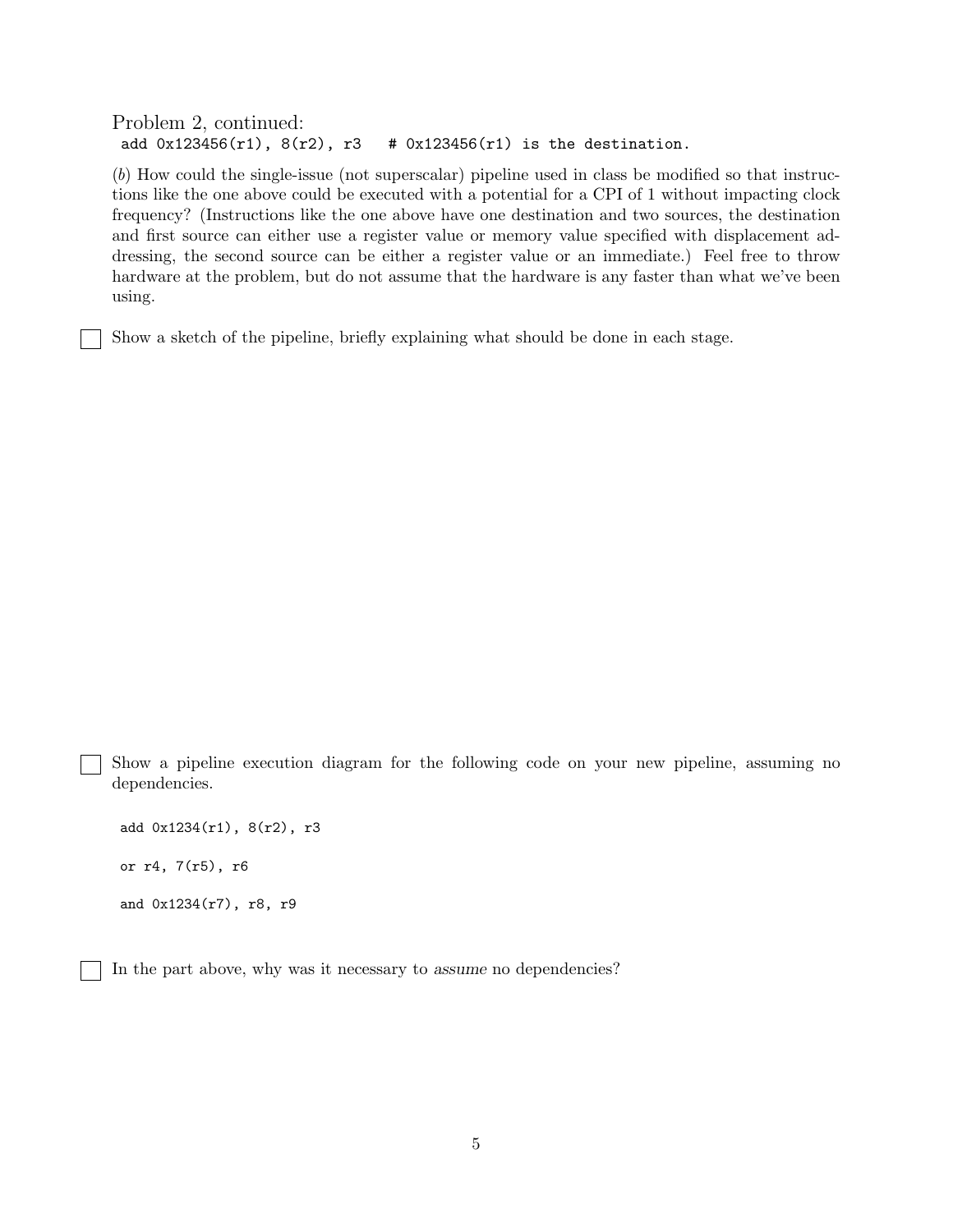Problem 3: Answer each question below.

(*a*) What'll it be? One FP adder with an initiation interval of 2 and a latency of 3 (four cycles of computation) or two FP adders each with an initiation interval of 4 and a latency of 3? [10 pts]

What is the maximum number of FP adds per second with each alternative on a 1 GHz system?

Show a code fragment in which one of the alternatives is slightly faster. For the alternative with two adders, use label "A" for one adder and "B" for the other.

Ignoring the cost of the adders themselves, which alternative would be more costly and why?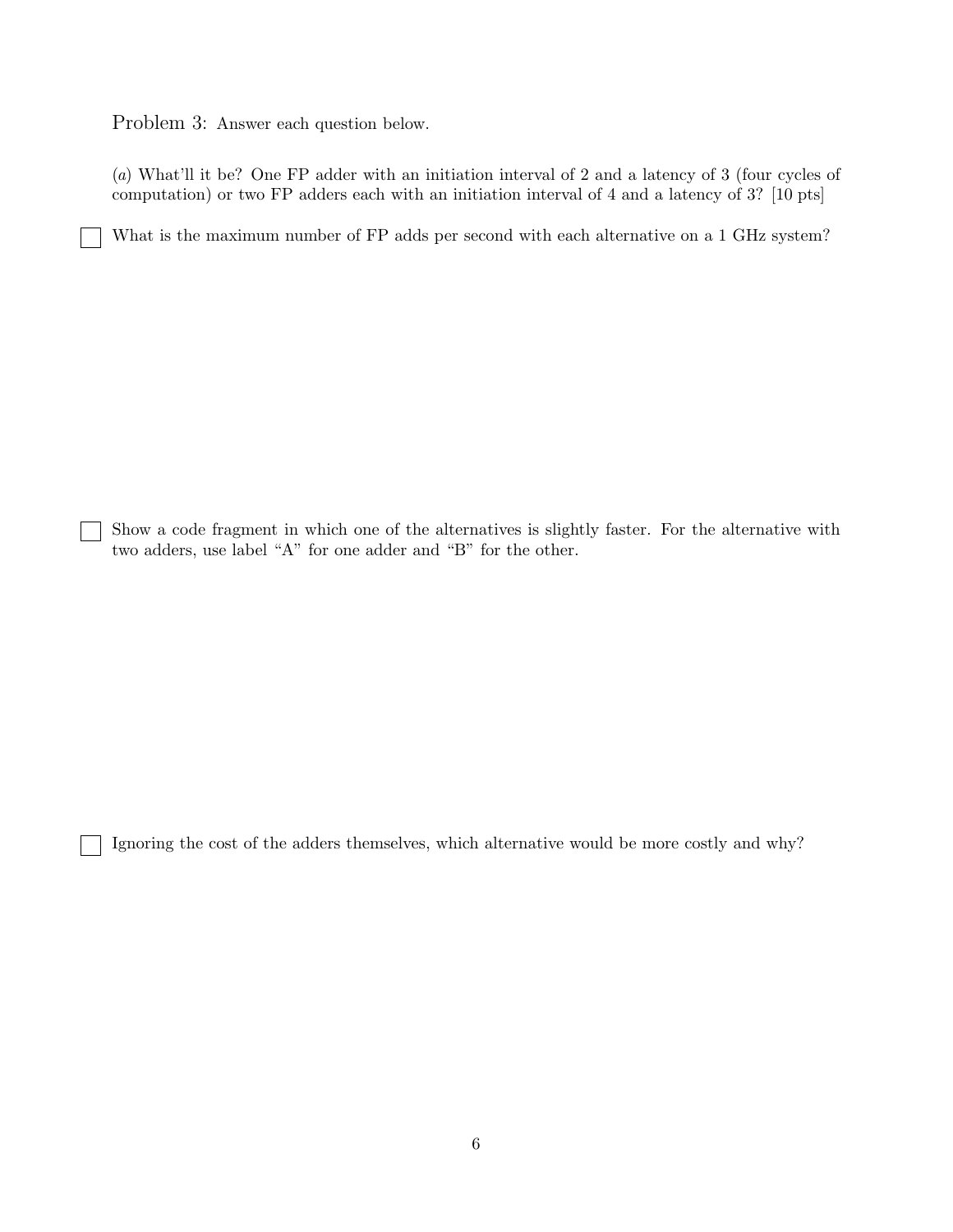(*b*) SPEC benchmark numbers are provided in "base" and "peak" forms. [10 pts]

How are they different?

When should an intelligent (passed EE 4720) computer buyer use the base numbers, and when should the buyer use the peak numbers?

(*c*) Stack ISAs had burrowed their way in to our past and percolated to the fore in the past decade. [10 pts]

Why are programs compiled for stack ISAs smaller than the same programs compiled for other ISAs? (Assume all compilers are of high quality.)

Why would superscalar implementations of stack ISAs be less efficient (further from the ideal CPI) than superscalar implementations of RISC and some other "conventional" ISAs? Ignore instruction fetch problems. Consider the simple stack programs presented in class.